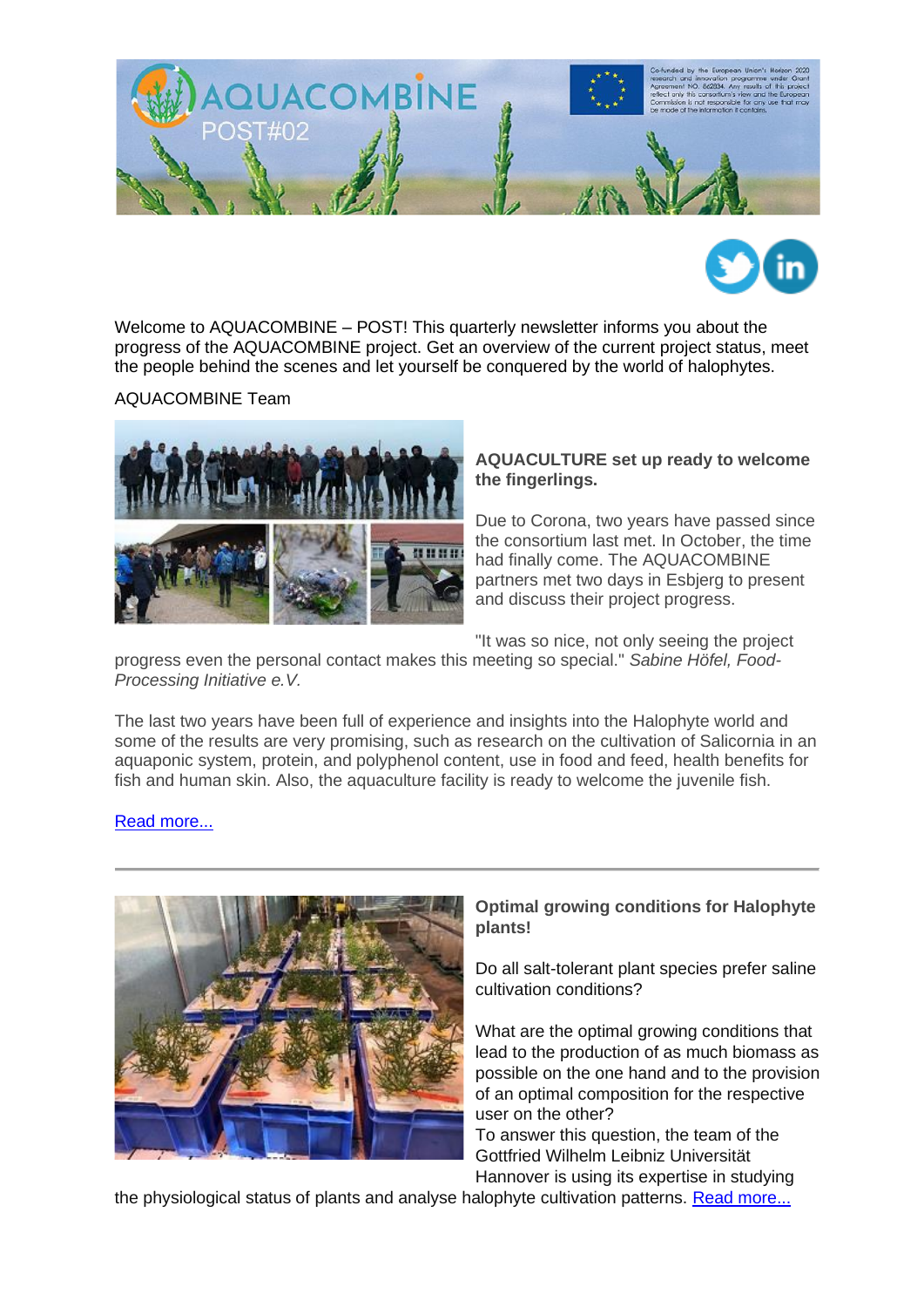## **Meet the partners!**

To bring AQUACOMBINE to success 17 partners from 7 countries with different expertise are working together on this four-year project. In each issue we will introduce two of them, their knowledge, experience, work and hopes for the project. AQUACOMBINE Post#2 interviewed Prof. Dr. Jutta Papenbrock from Gottfried Wilhelm Leibniz Universität Hannover, Germany, and Io Antonopoulou from Luleå University of Technology, Sweden.



**"Cultivation of halophytes and analysis of the physiological status of the plants".**

Dr. Jutta Papenbrock from Gottfried Wilhelm Leibniz Universität Hannover, Germany

*Prof. Papenbrock, looking back on the first two years of the project what is your most surprising result?*

Salicornia spp. probably surprised me the most. Genetic

characterisation and identification have shown that the variability within the genus Salicornia is broader than we thought. With this variability, the morphological and biochemical composition also varies. On the one hand, this offers more aspects to be studied. On the other hand, I think it will be important to develop a variety of different Salicornia cultivars through modern breeding approaches that achieves the best and consistent results as a crop plant species for defined applications in the future. Read [the whole interview...](https://www.aquacombine.eu/wp-content/uploads/2021/11/21_11_Interview_Prof.-Dr.-Jutta-Papenbrock.pdf) 



**"Synthesize novel bioactive esters based on precious phenolic compounds that are found in the halophyte Salicornia plants."** Io Antonopoulou from Luleå University of Technology, Sweden

*Io, if you could wish for something for the project, what would it be and why?*

I wish that the project's results will be applied fast in the near future towards developing smart integrated aqua cultures and halophyte

cultivation within Europe. Halophyte plants have been known in folk medicine to have many beneficial effects on human health. A holistic approach for their valorisation leaving zero waste could be a major step towards achieving a carbon zero economy. Moreover, halophytes are resilient plants that can be grown in remote areas with high salinity, enabling land use and limiting the need for irrigation. [Read the whole interview...](https://www.aquacombine.eu/wp-content/uploads/2021/11/21_11_Interview_Io-Antonopoulou.pdf)